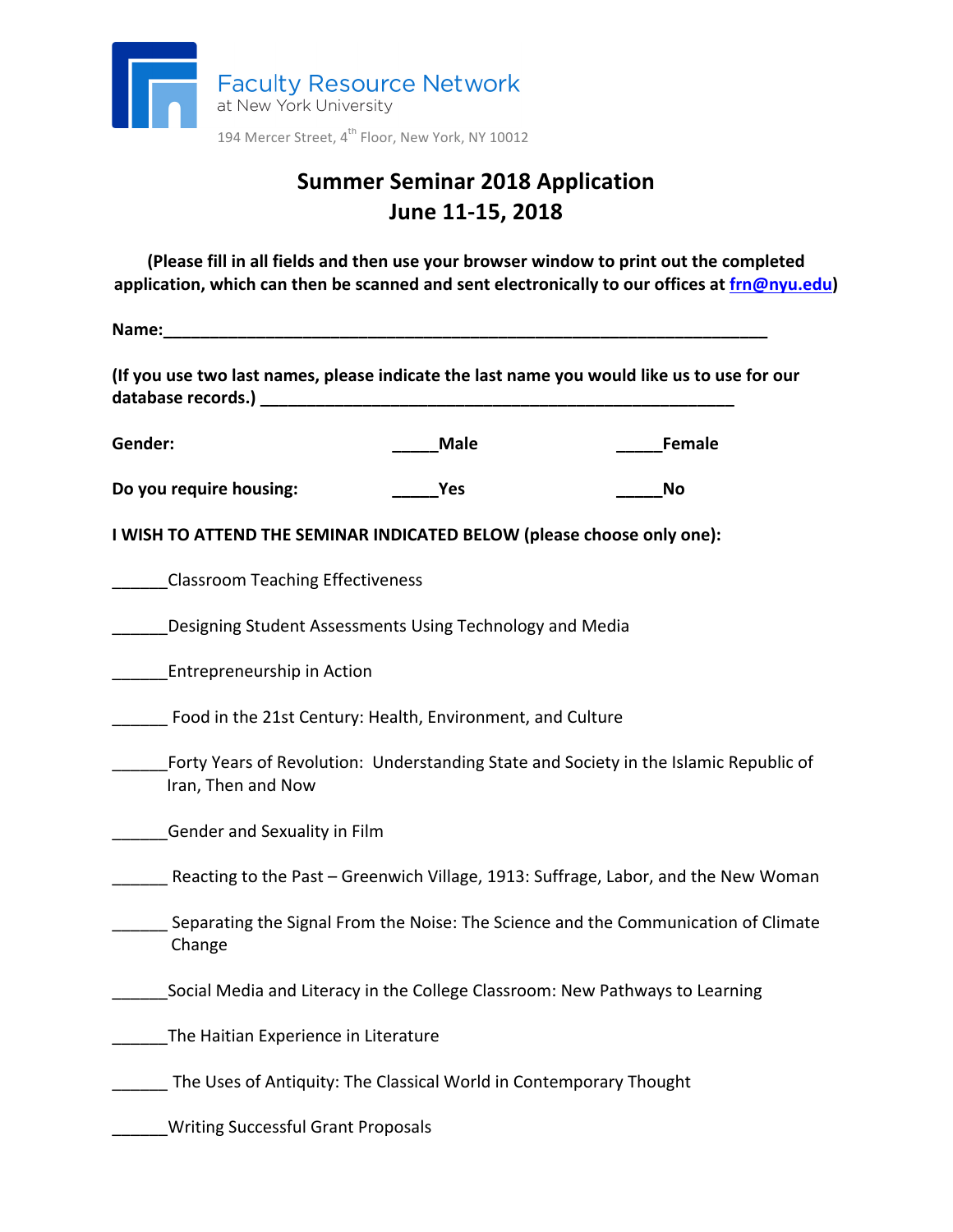### **PERMANENT HOME ADDRESS:**

| <b>INSTITUTIONAL INFORMATION:</b>                                                                                                  |    |  |  |
|------------------------------------------------------------------------------------------------------------------------------------|----|--|--|
|                                                                                                                                    |    |  |  |
|                                                                                                                                    |    |  |  |
|                                                                                                                                    |    |  |  |
|                                                                                                                                    |    |  |  |
|                                                                                                                                    |    |  |  |
|                                                                                                                                    |    |  |  |
| EMAIL ADDRESS: (Email is our primary means of communication. Please indicate below your<br>primary and secondary email addresses.) |    |  |  |
| PREVIOUS NETWORK PARTICIPATION                                                                                                     |    |  |  |
| Have you previously participated in FRN programs?                                                                                  |    |  |  |
| $\frac{1}{2}$ Yes                                                                                                                  | No |  |  |
| If you checked yes, please indicate your previous participation below:                                                             |    |  |  |
|                                                                                                                                    |    |  |  |
|                                                                                                                                    |    |  |  |
| Scholar-in-Residence program - list semesters and year(s)                                                                          |    |  |  |